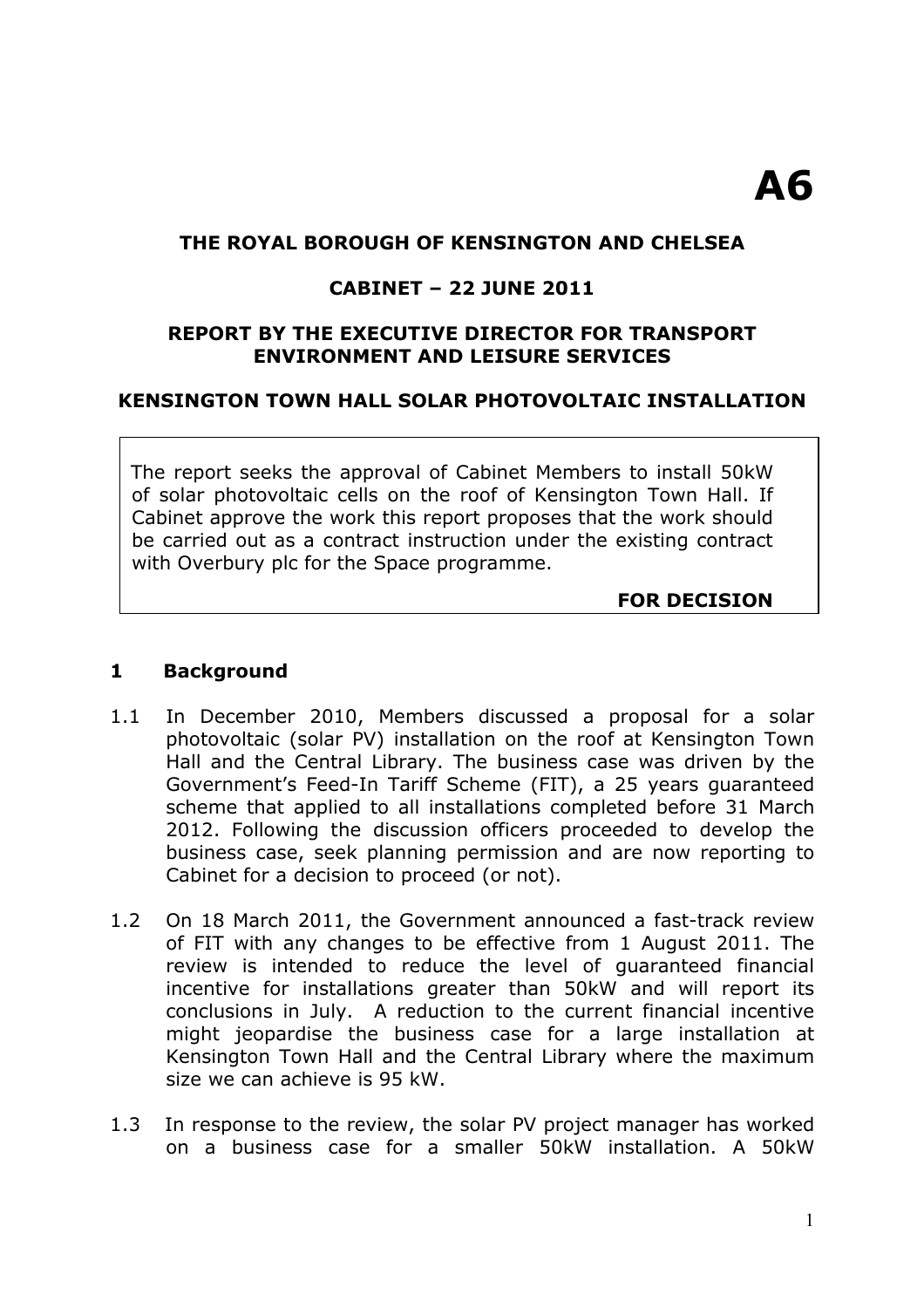installation will keep the project below the review cut off and be subject to existing FIT rates.

- 1.4 This paper also considers the business case for a 95kW installation, the maximum achievable on the combined Kensington Town Hall and Central Library roof space, at a reduced FIT rate.
- 1.5 Since last year officers have:
	- Submitted a planning application for a solar PV installation on the Kensington Town Hall flat roof area. No objections were received within the consultation period. On 6 June 2011 the Executive Director for Planning and Borough Development approved the planning permission
	- Submitted a further planning permission for an installation on the Central Library flat roof. This is subject to National Planning Casework Unit approvals and a decision on this should be known by the end of June
	- Undertaken more work with the appointed M&E consultants, Bailey Associates, including the specification for a 50kW installation at Kensington Town Hall and the refining of the financial business case
	- Identified the most effective procurement route.

## **2 The Business Case**

- 2.1 The project team has developed financial cases for two alternative installations. The first is for a 50kW installation at Kensington Town Hall. The second is for a 95kW installation at Kensington Town Hall and the Central Library. The reason for developing two cases is to give Members options that reflect the impact of the government's review of the scheme. The current FIT of 32.9p/kWh has been used for the business case for the 50kW installation as this will remain available for at least 25 years if the installation is up and running by 31 March 2012. The Government has suggested that they will use a FIT of 19p/kWh as the rate to be applied from 1 August 2011 for installations over 50kW, and we have used that rate for the business case for the 95kW installation.
- 2.2 The table below compares the costs and net present value position at 25 years

|                 | Costs   | <b>Estimated FIT</b> | NPV position |
|-----------------|---------|----------------------|--------------|
|                 |         |                      | at 25 years  |
|                 |         | £ per kWh            |              |
| Option One 50kW | 294,000 | 0.329                | $+31,000$    |
| Option Two 95Kw | 484,000 | 0.19                 | $-45,000$    |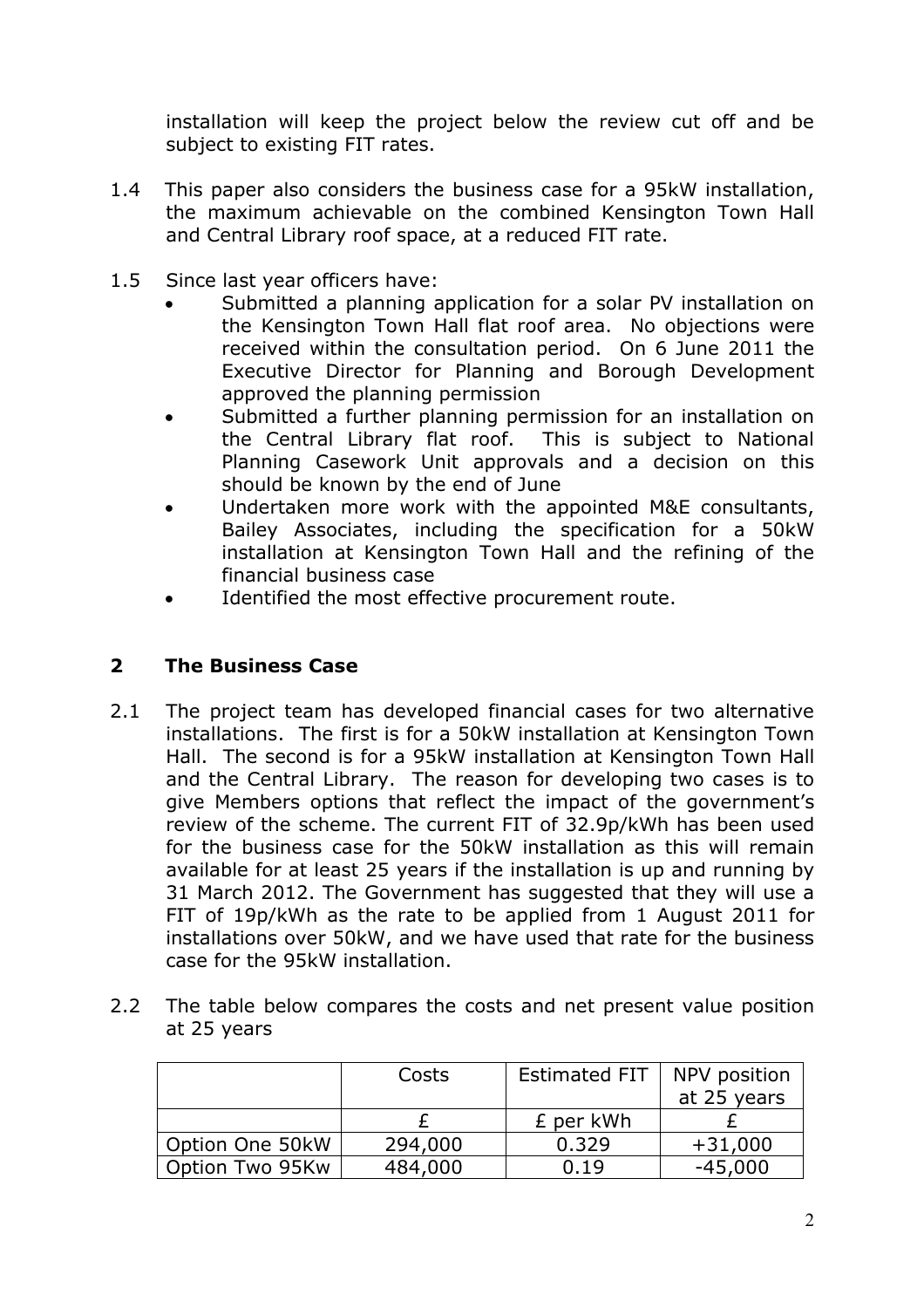We do not recommend Option Two at this time.

- 2.3 The main costs are for the panels, installation, connection, M&E consultancy support and insurance, with a 10% contingency.
- 2.4 There are some non financial benefits to the Council installing a PV system on its Town Hall:
	- A small reduction in the Council's CO2 emissions
	- Supporting the Council's Climate Change Strategy
	- A modest reduction in our reliance on the national grid

## **3 Procurement**

- 3.1 In order to ensure that the solar PV installation would be in place and operational in time for the 31 March 2012 deadline, the solar PV project manager initiated a procurement exercise in line with OJEU and Council procedures.
- 3.2 In parallel, the project team has explored other routes to procure the works more quickly and at less risk. In January 2011 the Council awarded the contract for the first phase of mechanical and electrical refurbishment at Kensington Town Hall to Overbury plc. Our discussions with the Space Programme Manager and the Council's legal and procurement departments have confirmed that the Council can legitimately include the solar PV installation as part of its contract with Overbury plc. This can be done as a simple contract instruction with no impact on the Space Programme delivery timetable. As a result, the separate procurement process was suspended.
- 3.3 Adding to the existing contract will:
	- Make more efficient use of internal resources. A separate procurement process will tie up considerable internal resource to invite and process tenders
	- Simplify the interfaces between the Space programme work and installation of solar PV as all works will be managed by a single contractor
	- Give greater flexibility to change aspects of the installation if needed without risking a change in the terms of the contract
	- Deliver the project more quickly. This is important as we must have the installation commissioned and working by 31 March 2012
	- Use the existing Space programme mechanisms and resources to manage the project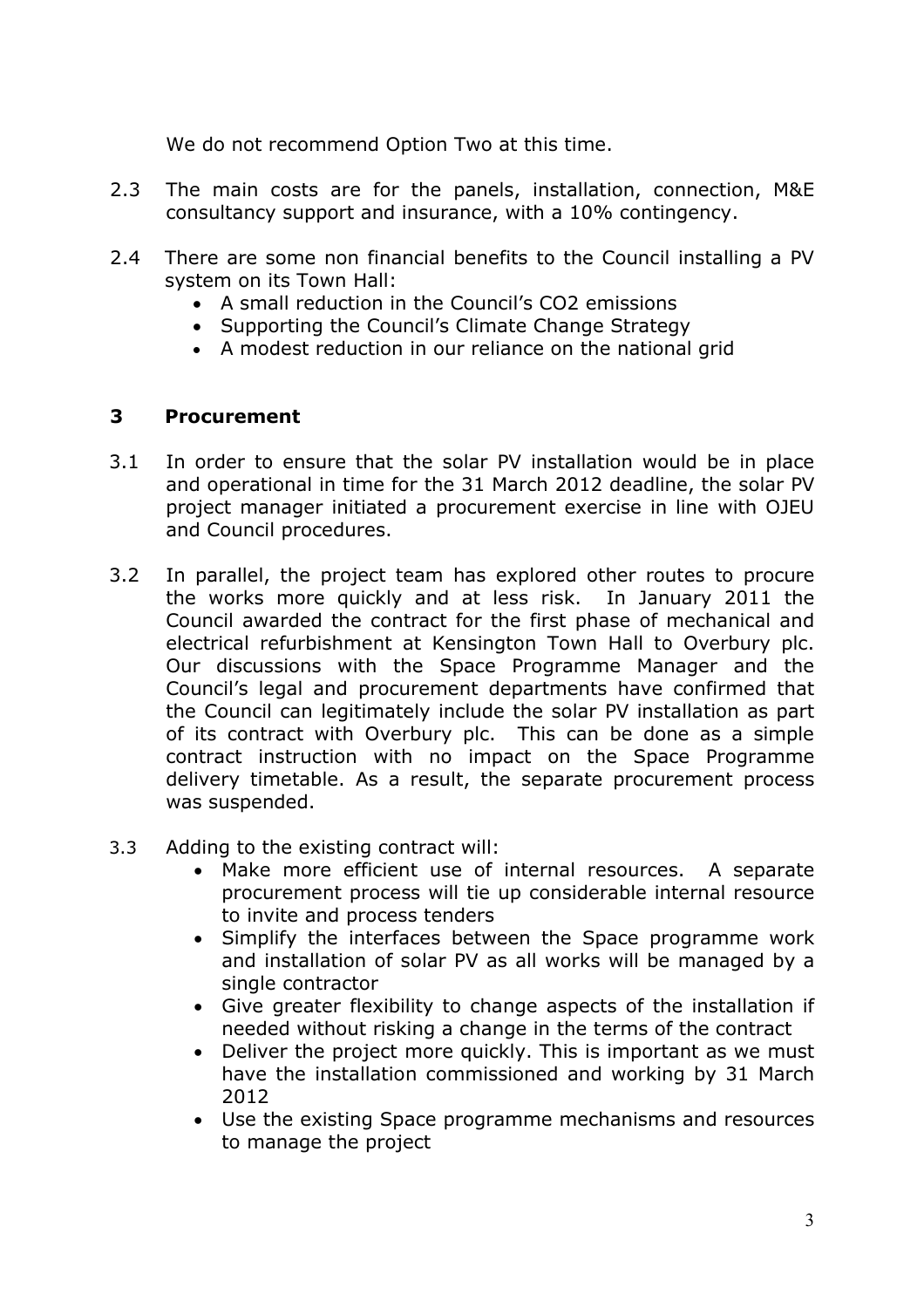- 3.4 There is a risk that without a full separate competitive tender process the Council may not achieve best value for money. To mitigate this risk, the Space programme cost consultants have provided a written procedure which guarantees a clear and open tender procedure. Officers are confident that this will safeguard the Council's interest.
- 3.6 As an alternative we could procure the works under a separate works contract. But this would put the project at risk of failing to meet the 31 March 2012 deadline and, as a consequence, failing to deliver its cost benefits.

# **4 Financial Implications**

4.1 The Executive Director for Finance confirms that the NPV for the 50kW installation is very modestly positive. The project provides a long term opportunity at no net cost to achieve the non financial benefits relating to the Climate Change Strategy.

# **5 Legal and Procurement Implications**

- 5.1 The Director of Legal Services has advised on the proposal to supply and install the solar photovoltaic panels as part of the Space Programme and confirms that it is possible to add the solar PV project into the first phase (Phase 1) of the Space Programme without occurring any significant risk from a legal and procurement point of view.
- 5.2 The Space Programme (Phase 1) includes a substantial element of mechanical and electrical supplies and works and the installation of solar photovoltaic panels may be classified in that general category for procurement and works contract purposes without causing a material change in the Phase 1 contract.

# **6 Space Programme Implications**

6.1 The Space Programme Manager confirms that the delivery of the solar PV installation as a contract instruction under the existing contract with Overbury plc will deliver the benefits mentioned in paragraph 3.3 with no impact on the Space Programme delivery timetable.

# **7. Recommendations**